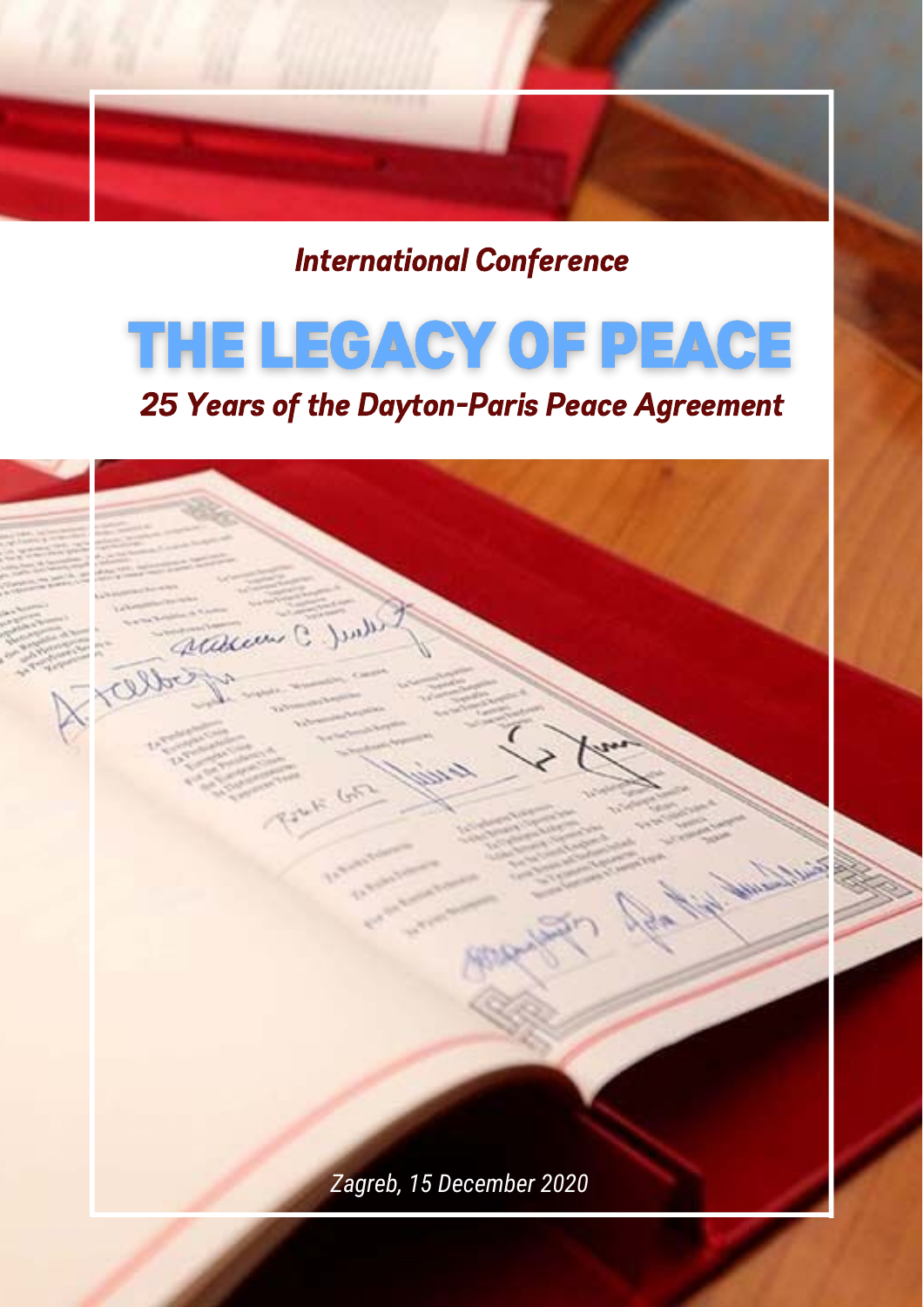# *Organized by*

# *the Croatian Academy of Sciences and Arts and the Ministry of Foreign and European Affairs*





Participants either will be present at the National University Library or will be using Video Teleconference. All times are in Central European Time (CET).

The Conference will be streamed live on the Ministry's YouTube channel MVEPRH **https://youtu.be/RPu6gesgkmk**.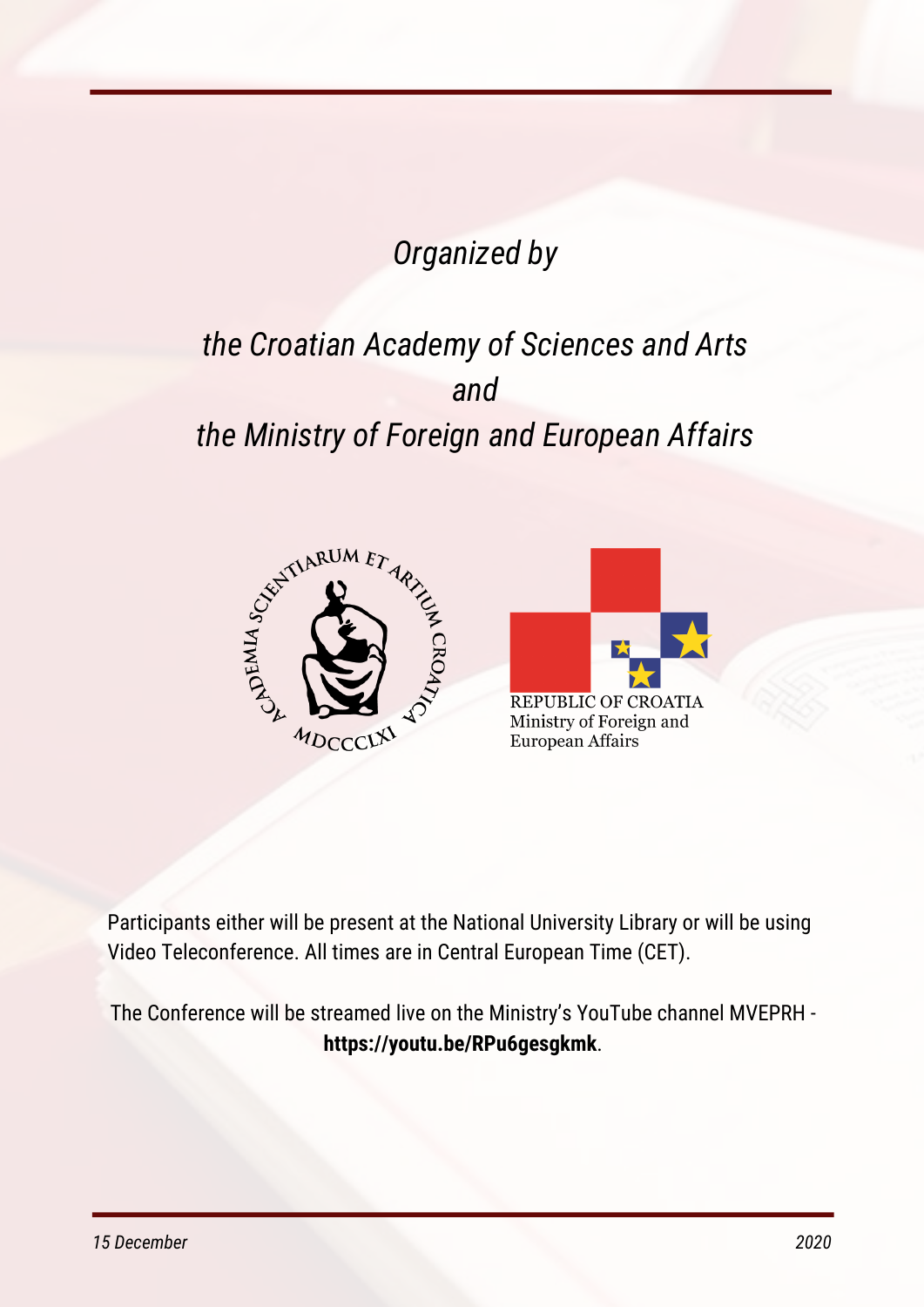## Programme

# **The Legacy of Peace** *25 Years of the Dayton-Paris Peace Agreement*

```
National University Library
Zagreb, 15 December 2020
```
### **Opening**

| Welcome:                                                      | 14:00           |
|---------------------------------------------------------------|-----------------|
| • Velimir Neidhardt                                           | 14:05 - 14:10   |
| President of the Croatian Academy of Sciences and Arts        |                 |
| <b>Introductory Remarks:</b>                                  |                 |
| • Andrej Plenković                                            | $14:10 - 14:30$ |
| Prime Minister of the Republic of Croatia                     |                 |
| • Josep Borrell Fontelles                                     | 14:30 - 14:40   |
| High Representative of the European Union for Foreign Affairs |                 |
| and Security Policy / Vice President (video message)          |                 |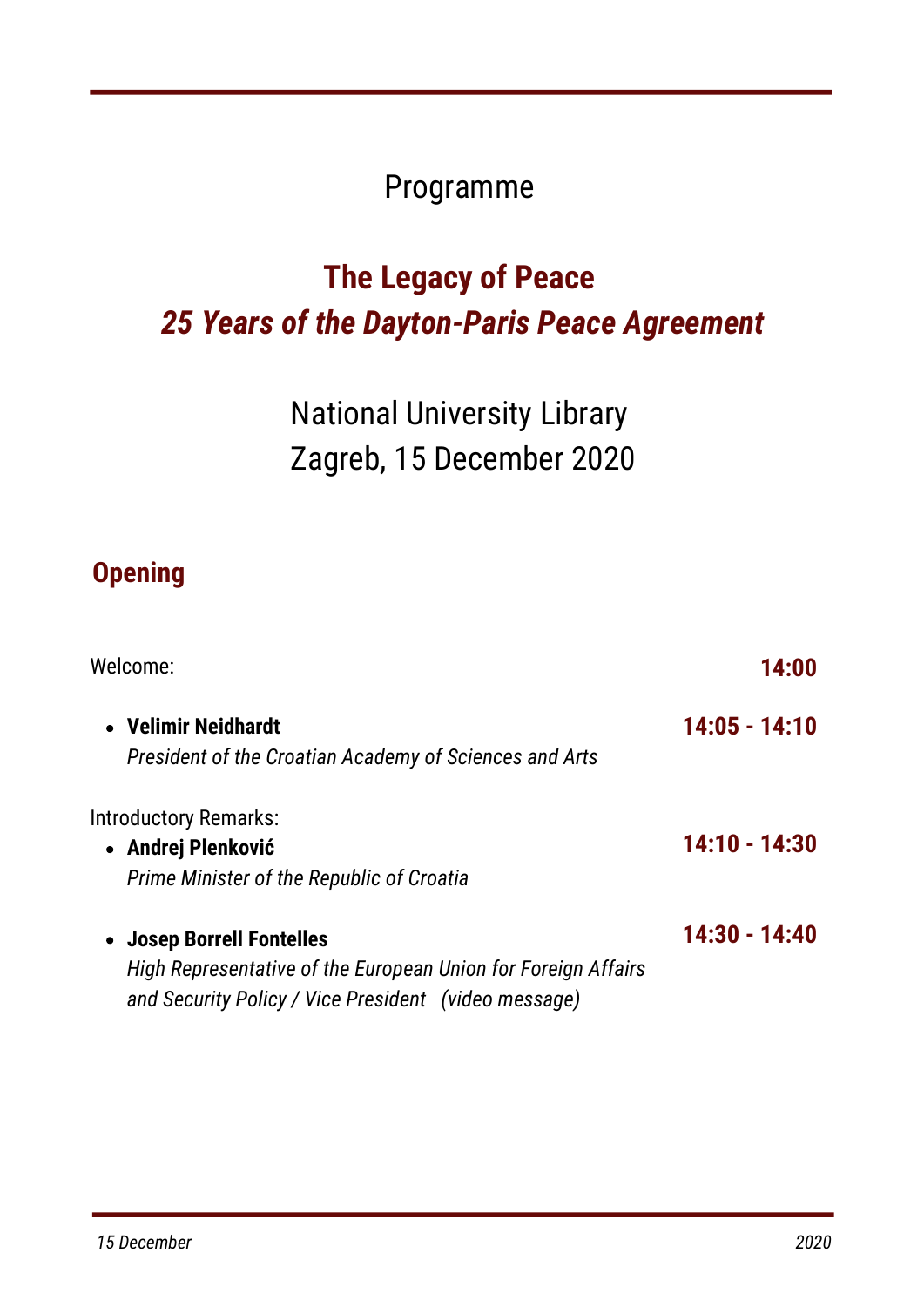# Looking back - Building Blocks of Peace

### *Panel 1 15:00–16:25*

### **From the Washington to the Dayton Agreement: What made Peace possible?**

- **Mate Granić Haris Silajdžić** *Foreign Minister of Croatia during the Washington and Dayton talks*
	- *Former Member of the Presidency of Bosnia and Herzegovina, Prime Minister of BiH during the Washington and Dayton talks*

### **General Wesley Clark** *Former NATO Supreme Allied Commander Europe, US military representative at the Dayton talks*

# **Miomir Žužul**

*Former Foreign Minister of Croatia, member of the Croatian negotiating team at the Dayton talks*

**Christopher Hill** *Ambassador, Richard Holbrooke's deputy at the Dayton talks*

### Moderator: **Robin Harris**

*Historian and former adviser to UK Prime Minister Margaret Thatcher*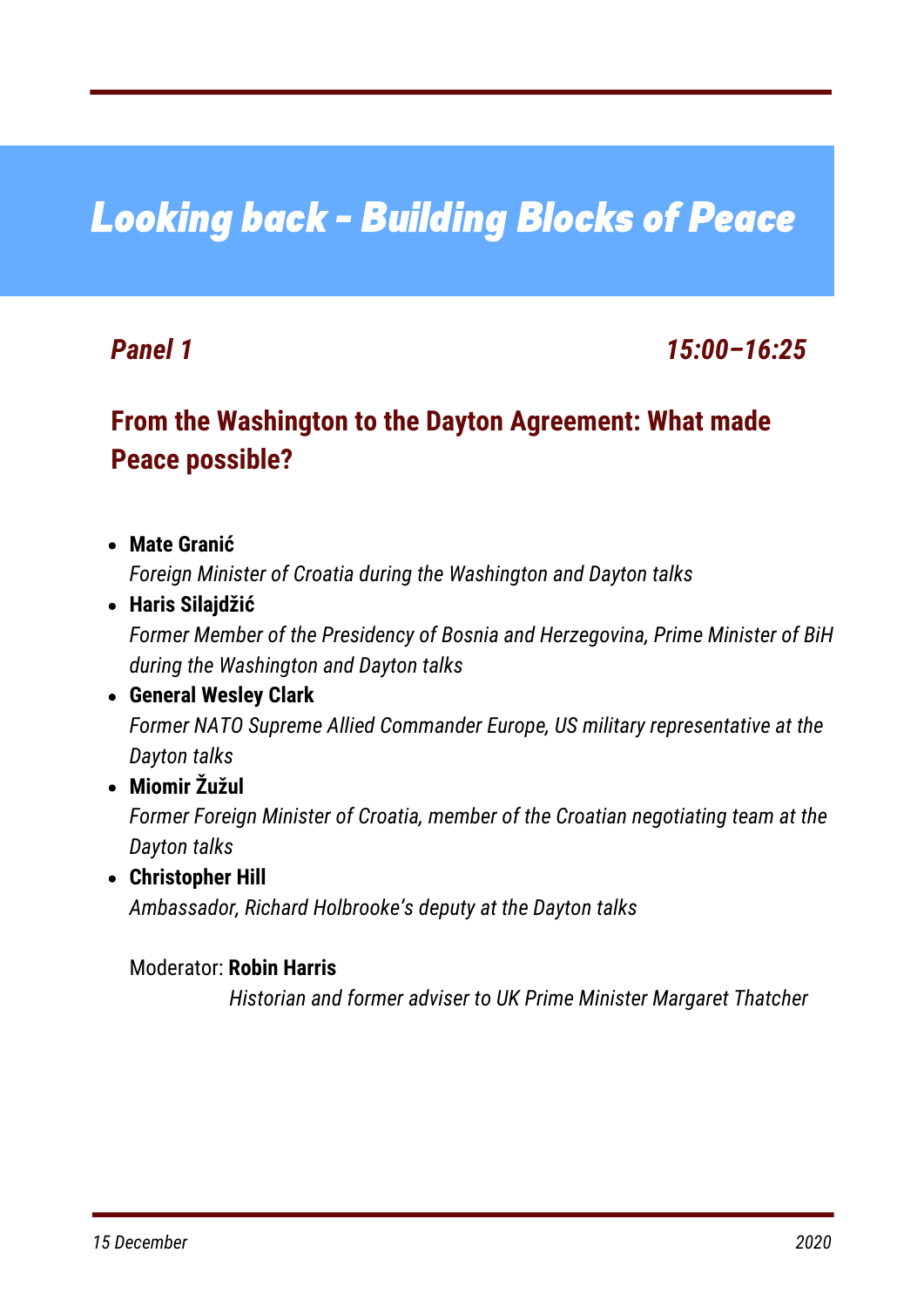# Looking ahead – Creating Room for Compromise

### *Panel 2 16:30–17:55*

### **Linking the Principle of three Constituent Peoples and the Sejdić-Finci judgement: What is the way forward?**

**Christopher McCrudden Brendan O'Leary** *Professor of Human Rights and Equality Law, Queen's University Belfast Lauder Professor of Political Science, University of Pennsylvania*

### **Kasim Trnka** *Professor of Constitutional Law, University of Sarajevo, chief legal counselor of the BiH delegation at the Washington and Dayton talks*

- **Dražen Barbarić** *Assistant Professor of Political Science, University of Mostar*
- **Marko Prelec** *Consulting analyst, International Crisis Group*
- **Edward P. Joseph** *Professorial Lecturer, Johns Hopkins School of Advanced International Studies*

### Moderator: **Tihomir Vinković** *Chief Foreign Affairs Editor, HRT Croatian Radiotelevision*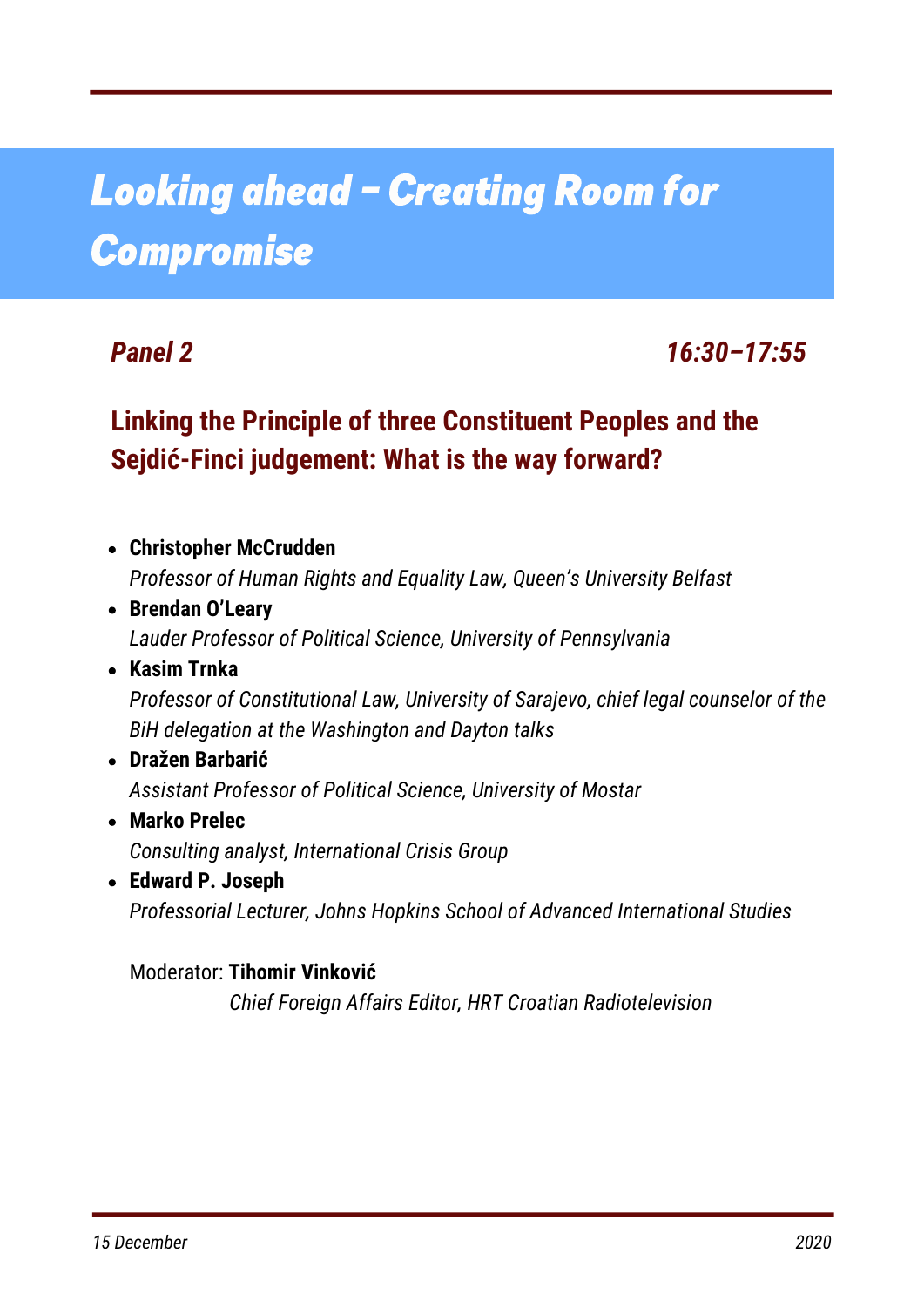### *Remarks by Foreign Ministers 18:10 – 18:25*

Looking ahead – Creating Room for *Minister of Europe and Foreign Affairs, France (video message)* **Sergei Lavrov**

 $M$ inister of Foreign Affairs, Russia - video message (video message)

**Jean-Yves Le Drian**

### *Panel 3 18:30–20:00*

### **Euro-Atlantic Commitment to Bosnia and Herzegovina**

- **Gordan Grlić Radman** *Minister of Foreign and European Affairs, Croatia*
- **Olivér Várhelyi** *Commissioner for Neighbourhood and Enlargement, European Commission (video message)*
- **Zlatko Lagumdžija** *Former Prime Minister and Former Minister of Foreign Affairs of Bosnia and Herzegovina*
- **Nikola Špirić** *Chairman of the House of Peoples of Bosnia and Herzegovina*
- **Dragan Čović** *Vice- Chairman of the House of Peoples of Bosnia and Herzegovina*
- **Miroslav Lajčák** *EU Special Representative for the Belgrade-Pristina Dialogue and other Western Balkan regional issues (video message)*
- **Željana Zovko** Vice-Chair of the Committee on Foreign Affairs of the European Parliament
- **W. Robert Kohorst** *Ambassador of the United States of America to Zagreb (video message)*

### Moderator: **Vanja Gavran**

*Deputy Secretary General of the International Pan-European Union*